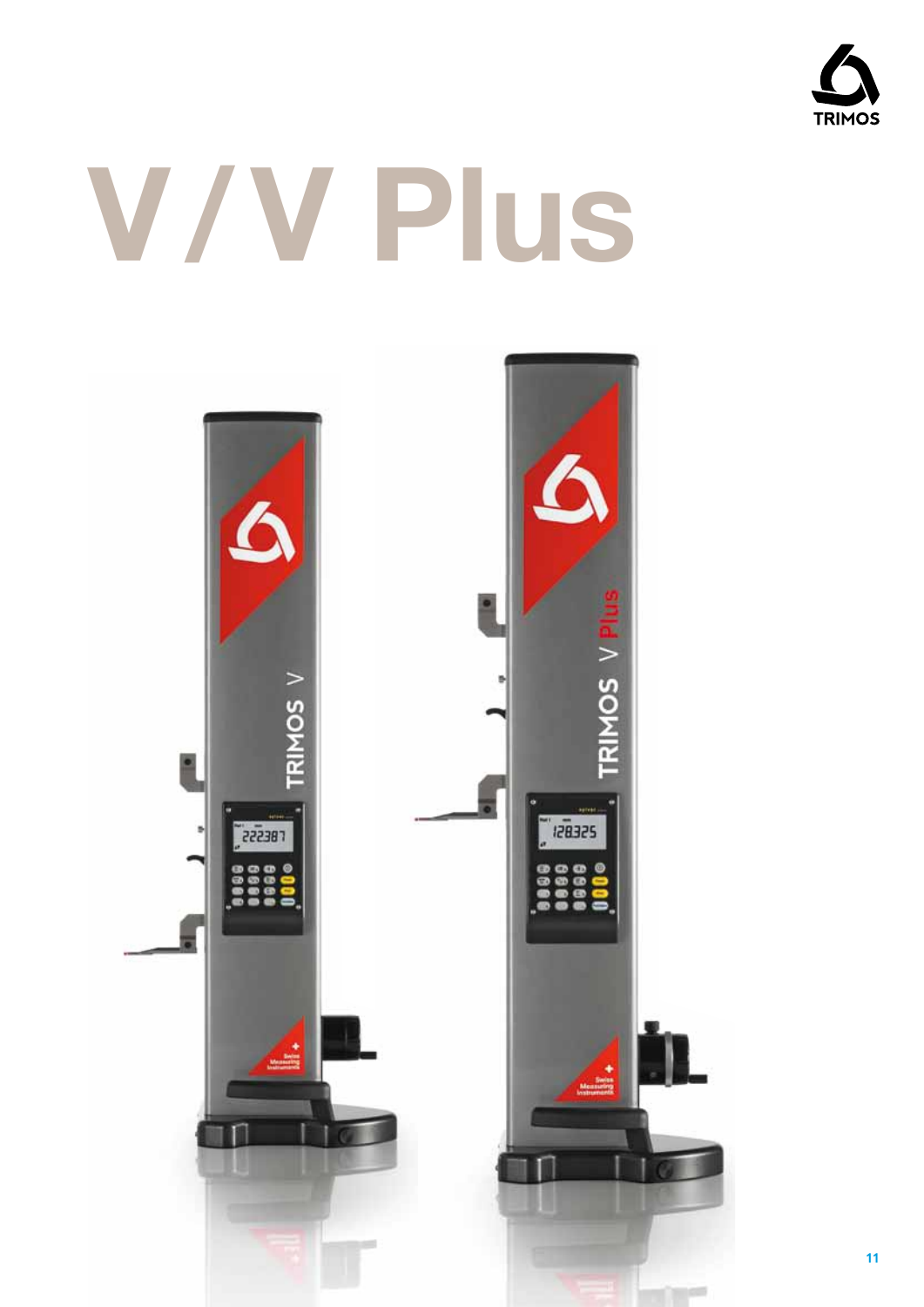## **V / V Plus**

#### INTRODUCTION

Talking about the V and V Plus series means looking at a height measuring instrument of universal use.

The new ergonomic and compact design has been well accepted from the industry worldwide. Ease of use and quick performance of all measuring tasks are given by the clearly defined function keys.

The updated measuring system combined with a powerful display unit guarantees high precision and maintains an incomparable self-containment of use in any manufacturing conditions.

The adjustable measuring force of V Plus models between 0.7 N and 1.6 N (0.3 N on request) allows the performance of measurements on components of delicate material.

The result of a modular instrument concept is a complete series with application ranges from 300 mm to 1235 mm at very competitive prices.

A wide range of accessories makes it possible to solve all required measuring tasks.

Perfect for use in the workshop area

Extremely easy to operate

Autonomous use with rechargeable battery pack

Air cushion standard on C version (V PLUS)

CLEAR DEFINITION OF ALL MEASURING FUNCTIONS

Extremely large display of values

Acceptance of a measured value by acoustic signal

DIRECT RS232C DATA OUTPUT (BI-DIRECTIONAL)

Adjustable measuring force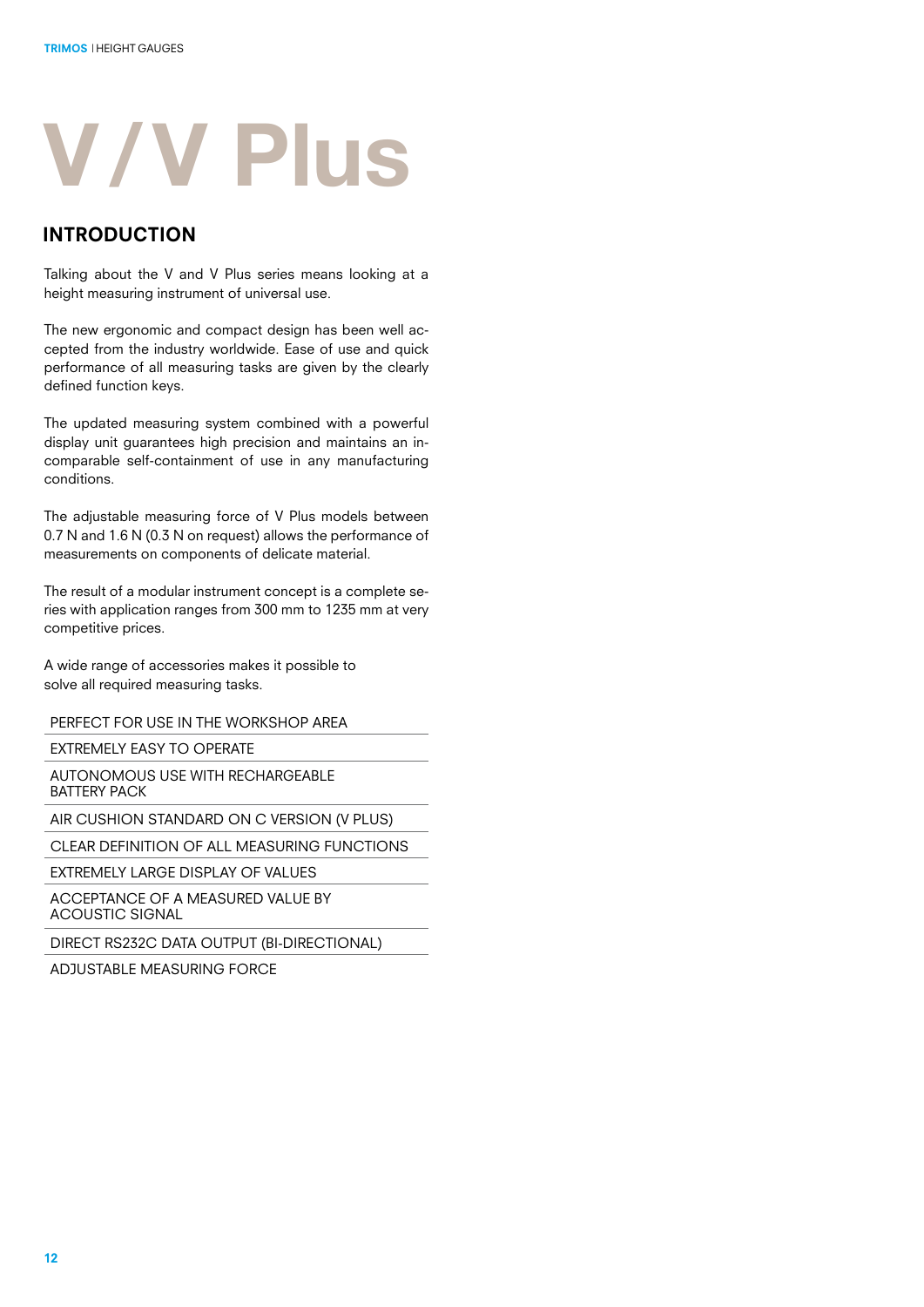

#### **DESCRIPTION**

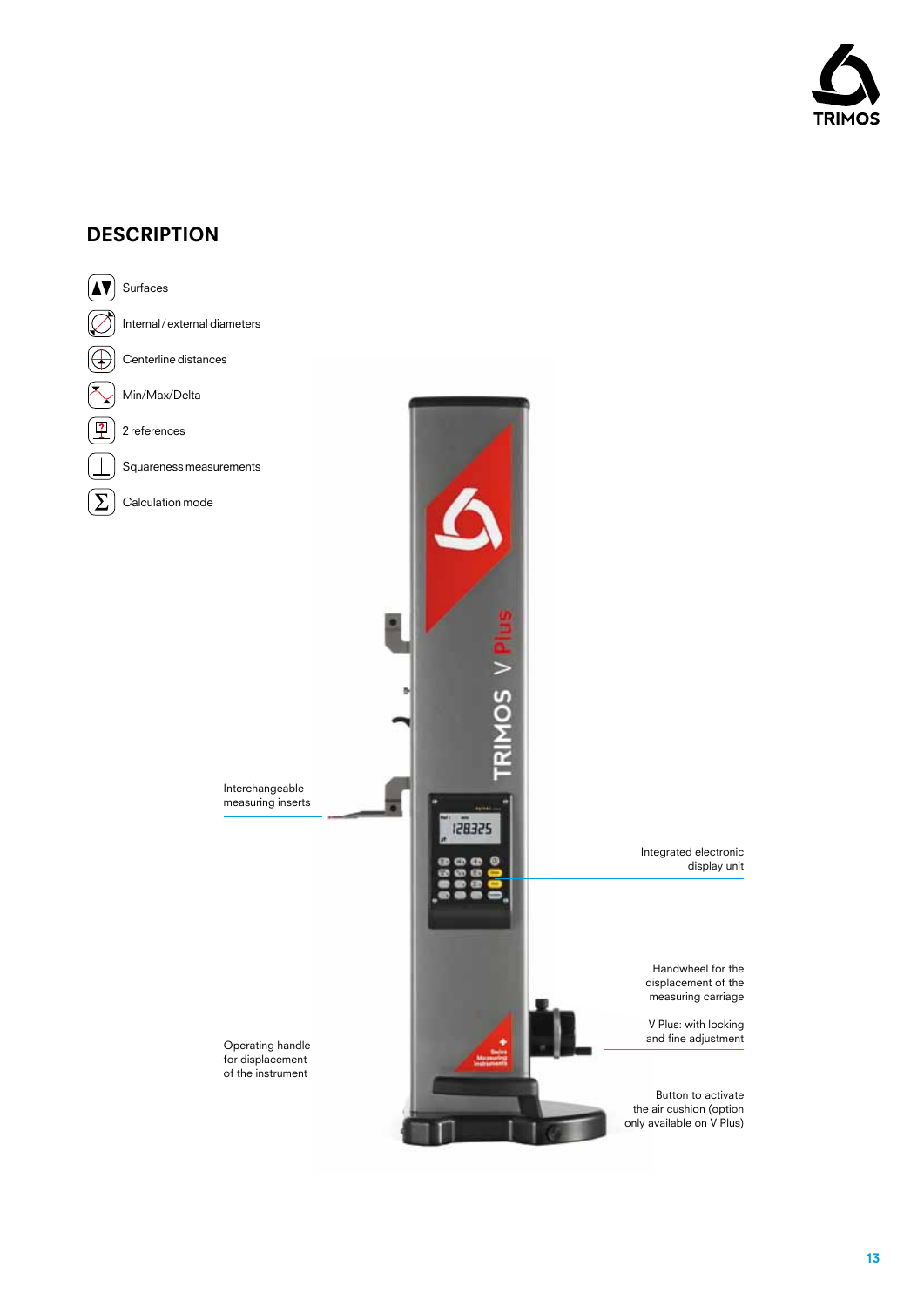# **V / V Plus**

#### DISPLA/SOFTWARE

The clearly defined functions of the display unit allow quick performance of all required height measurements.

Surface and centerline distance measurements

Zero setting of the display or preset value setting

DATA TRANSFER (RS 232)

SELECTION OF MEASURING UNIT MM OR INCH

Selector key to obtain a Min/Max/ Delta value

Measuring using two references

Adjustment of the acoustic signal

#### TECHNICAL SPECIFICATIONS



| $\mathbf{V}$                            |                   | 300                       |                                        | 600       |
|-----------------------------------------|-------------------|---------------------------|----------------------------------------|-----------|
| Measuring range                         | $mm$ (in)         | 300 (12)<br>600 (24)      |                                        |           |
| Application range                       | $mm$ (in)         | 535 (21)<br>835 (32)      |                                        |           |
| Max. permissible errors <sup>1)</sup>   | <b>um</b>         | 8<br>10                   |                                        |           |
| Repeatability (2s) <sup>1)</sup>        | µm                | 2(Ø:4)                    |                                        |           |
| Frontal squareness deviation            | µm                | 10<br>15                  |                                        |           |
| Resolutions                             | mm (in)           | 0.01/0.001 (.0001/.00005) |                                        |           |
| Measuring force                         | ${\sf N}$         | $\mathbf{1}$              |                                        |           |
| Max. manual carriage displacement speed | mm/s              | 1500                      |                                        |           |
| Autonomy                                | h                 | 100                       |                                        |           |
| Data output                             |                   | <b>RS232</b>              |                                        |           |
| Operational temperature                 | $^{\circ}{\rm C}$ | $+10 \div +40$            |                                        |           |
| Temperature of storage                  | $^{\circ}$ C      | $-10 \div +40$            |                                        |           |
| Weight                                  | kg                | 10<br>12                  |                                        |           |
|                                         |                   |                           |                                        |           |
| <b>V Plus</b>                           |                   | 300                       | 600                                    | 1000      |
| Measuring range                         | mm(in)            | 300 (12)                  | 600 (24)                               | 1000 (40) |
| Application range                       | mm(in)            | 535 (21)                  | 835 (32)                               | 1235 (48) |
| Max. permissible errors <sup>1)</sup>   | µm                |                           | $2.5 + L$ (mm) / 300                   |           |
| Repeatability (2s) <sup>1)</sup>        | μm                |                           | $\overline{2}$                         |           |
| Frontal squareness deviation            | <b>um</b>         | 5                         | 8                                      | 12        |
| Resolutions                             | mm(in)            |                           | $0.01 / 0.001$ (.0001/.00005)          |           |
| Measuring force (adjustable)            | $\mathsf{N}$      |                           | $0.7 \div 1.6$ (V305: $0.3 \div 1.2$ ) |           |
| Max. manual carriage displacement speed | mm/s              |                           | 1500                                   |           |
| Autonomy (without/with air cushion)     | h                 |                           | 100/30                                 |           |
| Data output                             |                   |                           | <b>RS232</b>                           |           |
| Operational temperature                 | $^{\circ}{\rm C}$ |                           | $+10 \div +40$                         |           |
| Temperature of storage                  | $^{\circ}C$       |                           | $-10 \div +40$                         |           |

<sup>1)</sup> Values valid with standard ball probe (TA-MI-101) at temperature of 20 ± 0.5°C and relative humidity of 50 ± 5%.

14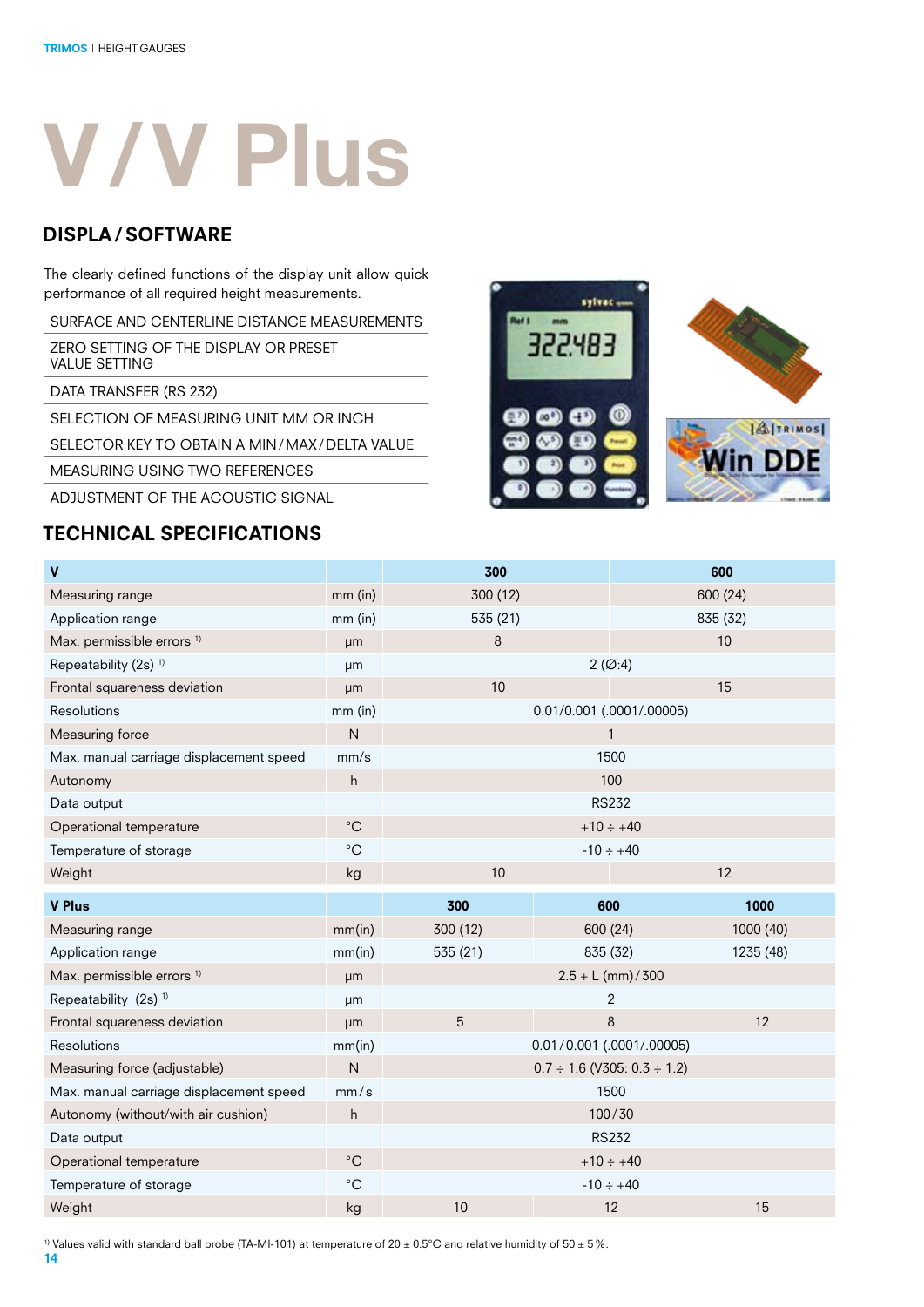

#### **SCHEMA**



#### STANDARD INSTRUMENT

| The V instruments are supplied as follows:                     |                                   |
|----------------------------------------------------------------|-----------------------------------|
| Instrument according to specifications                         | User's manual (750 50 0004 00)    |
| Charging unit (TA-EL-131)                                      | Test certificate                  |
| Measuring insert with ruby ball $\varnothing$ 4 mm (TA-MI-101) | Hex screw driver 2 mm (TA-TO-002) |
| Setting gauge (TA-MG-103)                                      | Hex screw wrench 2.5 mm (V-50.15) |
|                                                                |                                   |

| The V Plus instruments are supplied as follows:                |                                   |  |  |  |  |
|----------------------------------------------------------------|-----------------------------------|--|--|--|--|
| Instrument according to specifications                         | User's manual (750 50 0004 00)    |  |  |  |  |
| Charging unit (TA-EL-131)                                      | Test certificate                  |  |  |  |  |
| Measuring insert with ruby ball $\varnothing$ 4 mm (TA-MI-101) | Hex screw driver 2 mm (TA-TO-002) |  |  |  |  |
| Setting gauge (TA-MG-103)                                      | Hex screw wrench 2.5 mm (V-50.15) |  |  |  |  |
| Protection cover (V.HO300/V.HO600/V.HO1000)                    |                                   |  |  |  |  |
|                                                                |                                   |  |  |  |  |

#### CODE NUMBERs

| V                          | <b>V</b> Plus       |                      |                                      |
|----------------------------|---------------------|----------------------|--------------------------------------|
| <b>Without air cushion</b> | Without air cushion | With air cushion     |                                      |
| VL300 700 105 10 41        | V304 700 105 10 01  | V304C 700 105 10 02  | Measuring range 300 mm               |
|                            | V305 700 105 10 10  | V305C 700 105 10 11  | Measuring range 300 mm <sup>1)</sup> |
| VL600 700 105 20 41        | V604 700 105 20 01  | V604C 700 105 20 02  | Measuring range 600 mm               |
|                            |                     | V1004C 700 105 30 02 | Measuring range 1000 mm              |

<sup>1)</sup> The instruments V305 and V305C are with low measuring force (0.3-1.2 N)